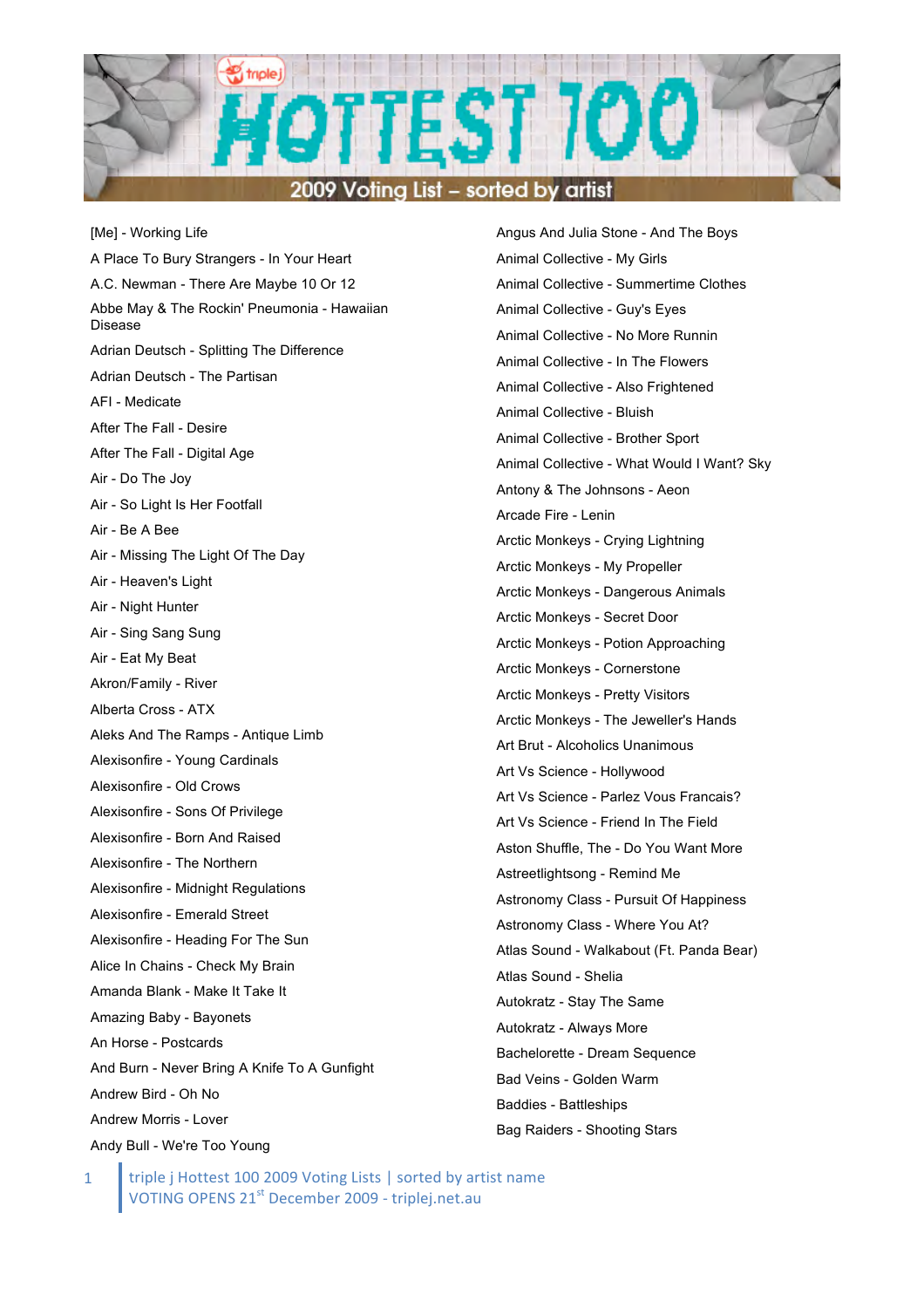

Bamboos, The - Turn It Up (Ft. Lyrics Born) Band Of Skulls - Friends Band Of Skulls - Death By Diamonds And Pearls Basement Jaxx - She's No Good Basement Jaxx - Raindrops Basement Jaxx - Scars Basement Jaxx - My Turn (Ft. Lightspeed Champion) Basics, The - With This Ship Basics, The - Like A Brother Bat For Lashes - Daniel Bat For Lashes - Sleep Alone Beach House - Norway Beautiful Girls - Don't Wait Behind Crimson Eyes - Fighting For Our Lives Beirut - Mimizan Ben Gibbard And Feist - Train Song Ben Harper And Relentless 7 - Number With No Name Ben Harper And Relentless 7 - Under Pressure (Like A Version) Ben Kweller - Sawdust Man Beni - Maximus (Ft. Sam Sparro) Bertie Blackman - Sky Is Falling Bertie Blackman - Thump Bertie Blackman - Black Cats Bertie Blackman - White Owl Bertie Blackman - Byrds Of Prey Bertie Blackman - Shout Out Bertie Blackman - Lost And Found Bertie Blackman - Heart Biffy Clyro - That Golden Rule Big Pink, The - Too Young To Love Big Pink, The - Velvet Big Pink, The - Dominos Big Scary - This Weight Bill Callahan - Eid Ma Clack Shaw Billy Talent - Rusted From The Rain Bishop Allen - Dimmer

Black Joe Lewis & The Honeybears - Boogie Black Lips - Drugs Black Lips - Short Fuse Black Moth Super Rainbow - Born On A Day The Sun Didn't Rise Black Rebel Motorcycle Club - Done All Wrong Black Ryder, The - Gone Without Feeling Blakroc - Why Can't I Forget Him Blakroc - On The Vista Blakroc - Hard Times Blakroc - Hope You're Happy Blakroc - Tellin' Me Things Blakroc - What You Do To Me Blakroc - Ain't Nothing Like You (Hoochie Coo) Bliss N Eso - On Tour Blitzen Trapper - Fire And Fast Bullets Blitzen Trapper - Sleepytime In The Western World Bloc Party - One More Chance Bloody Beetroots, The - Warp 1.9 Bloody Beetroots, The - Have Mercy On Us Bloody Beetroots, The - Cornelius Bloody Beetroots, The - Butter Bloody Beetroots, The - Fucked From Above 1985 Bloody Beetroots, The - Warp 7.7 Bloody Beetroots, The - Make Me Blank Bloody Beetroots, The - House No. 84 Bloody Beetroots, The - Awesome (Ft. Cool Kids) Bluejuice - Broken Leg Bluejuice - (Ain't) Telling The Truth Boat People - Echo Stick Guitars Bob Evans - Someone So Much Bob Evans - Pasha Bulker Bob Evans - Hand Me Downs Bob Evans - Your Love Bob Evans - Wintersong Bob Evans - We're A Mess Bob Evans - Power Of Speech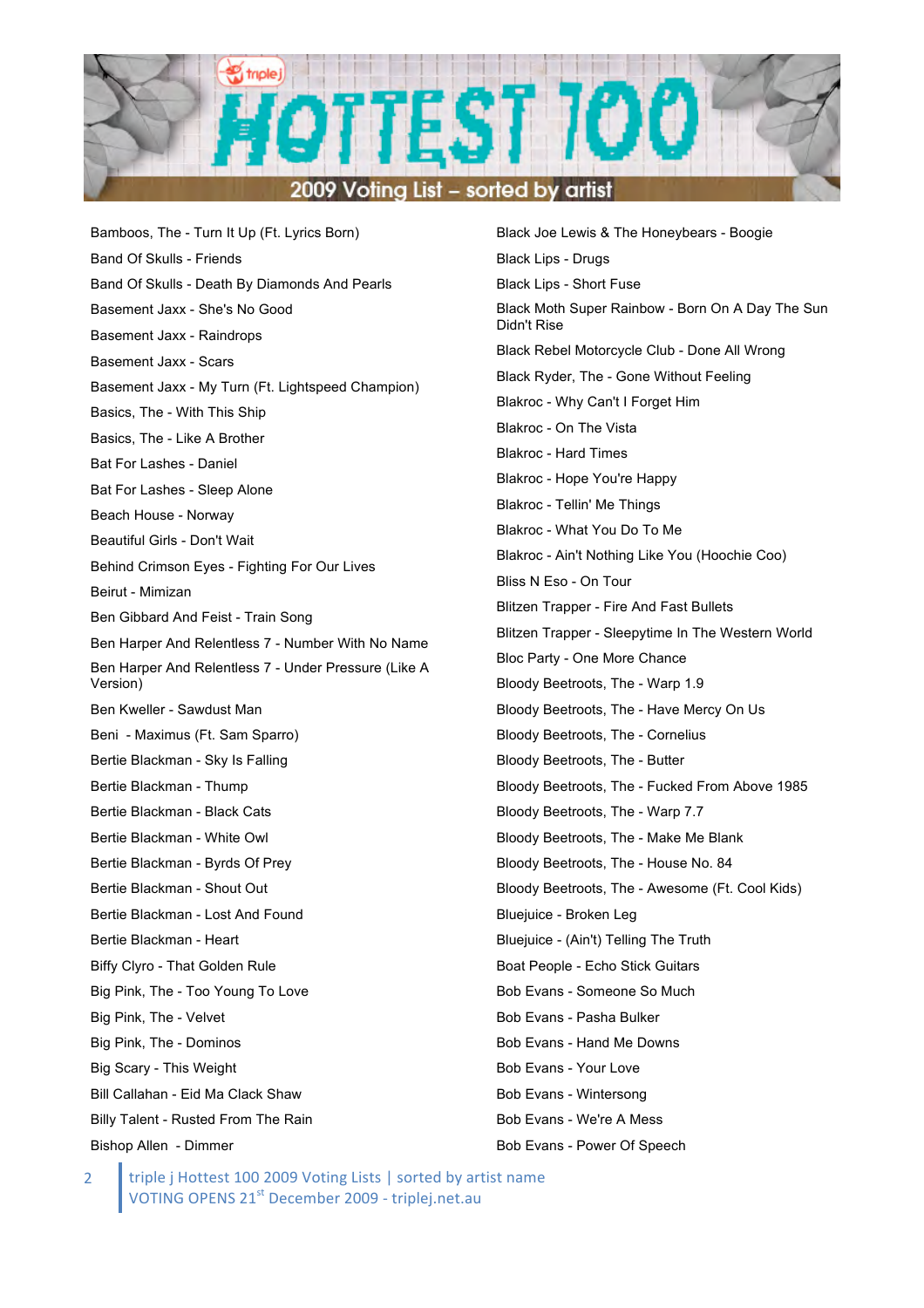

Bob Evans - Brother, O Brother Bob Evans - Not Fair (Like A Version) Bon Iver - For Emma Bon Iver - Blood Bank Bon Iver And St Vincent - Roslyn Boxer Rebellion, The - Evacuate Boy & Bear - Mexican Mavis BPA, The - Seattle Brand New - At The Bottom Breach - Such A Rush Brendan Benson - I Feel Like Taking You Home Bridezilla - Queen Of Hearts British India - Vanilla Bronx, The - Past Lives Bronx, The - Knifeman Brother Ali - Fresh Air Brothersister - Still Run Buraka Som Sistema - Restless Calling All Cars - Hold, Hold, Fire Calling All Cars - Not Like Anybody Calvin Harris - I'm Not Alone Calvin Harris - Ready For The Weekend Calvin Harris - The Rain Camera Obscura - French Navy Cameras - June Canvas Kites - Wayside Canyons - Blue Snakes Cass McCombs - Dreams Come True Girl Cassian - Friday Night Cassius - Youth Speed Trouble Cigarettes Cat Empire, The - Sunny Afternoon (Like A Version) Cat Power - Amazing Grace Catcall & Mailer Daemon - Bad Move Baby Chairlift - Bruises Charlotte Gainsbourg - Heaven Can Wait (Ft. Beck) Chasm And Vida Sunshyne - Where Did We Go Wrong Chemist, The - Stars Chromeo - Night By Night Clare Bowditch - Start Of War Classified - Trouble Claude Vonstroke - Vocal Chords Closure In Moscow - Sweet#Hart Cloud Control - Gold Canary Coda - Forces Cold War Kids - Audience Conor Oberst & The Mystic Valley Band - Nikorette Count & Sinden, The - Mega Crayon Fields, The - Mirror Ball Crayon Fields, The - Pleasures Of The World Cribs, The - Cheat On Me Cribs, The - We Share The Same Skies Crookers - No Security (Ft. Kelis) Curse Ov Dialect - 85 Percent Dacios, The - Liberty Lovers Dan Auerbach - I Want Some More Dan Sultan - Letter Dan Sultan - Sorrowbound Dan Sultan - Old Fitzroy Dan Sultan - Walk Through My Dream Dan Sultan - Crazy Dan Sultan - Fear Of Flying Dan Sultan - Cadillac And A Mustang Dananananakroyd - Black Wax Dananananakroyd - Whip It (Like A Version) Dance Area - AA 24/7 Dangermouse And Sparklehorse - Little Girl Daniel Johnston - Fake Records Of Rock And Roll Daniel Merriweather - Chainsaw Daniel Merriweather - Change (Ft. Wale) Dappled Cities - The Price Dappled Cities - Hold Your Back Dappled Cities - Answer Is Zero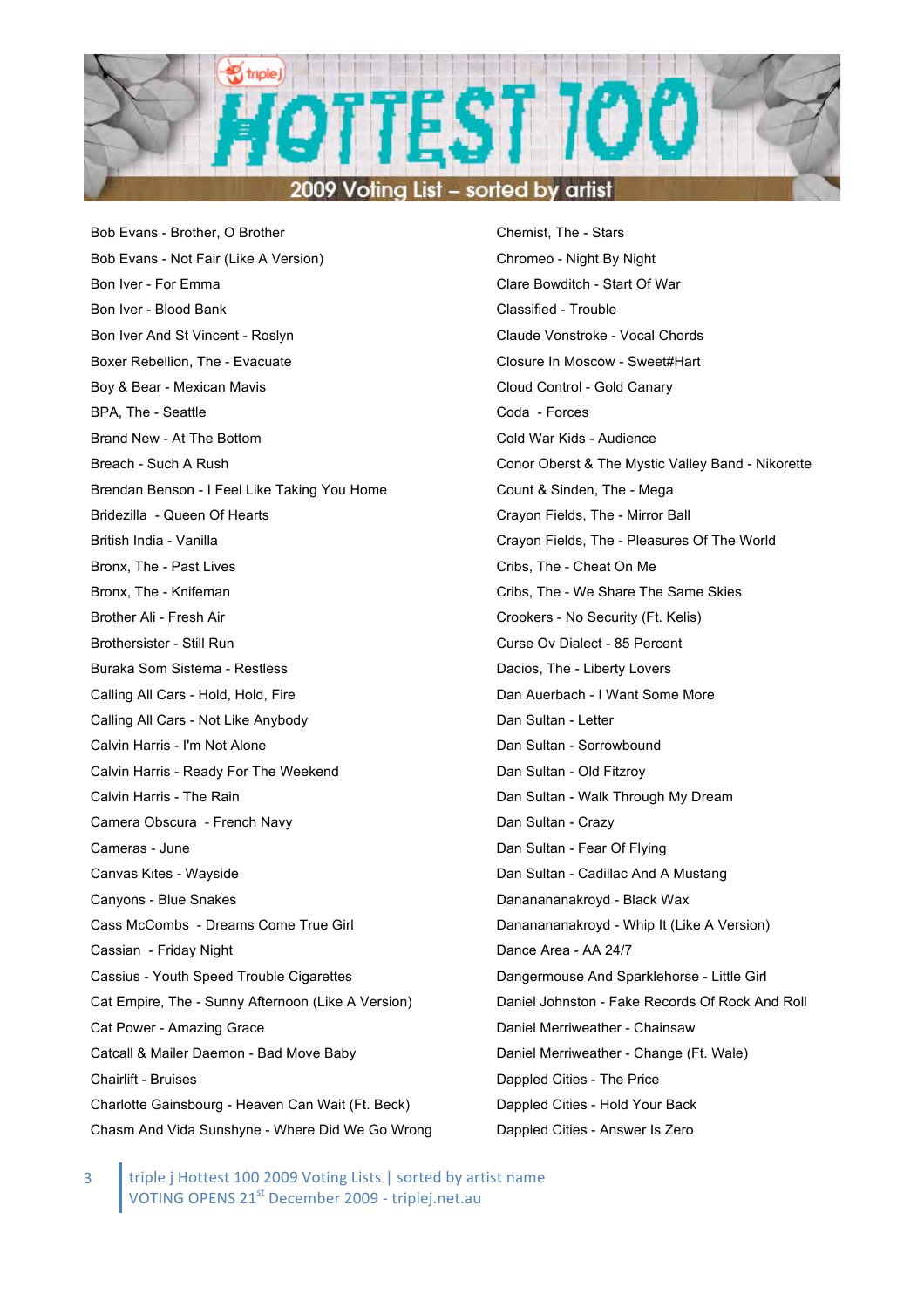

Dappled Cities - Wooden Ships Dappled Cities - The Night Is Young At Heart Dappled Cities - Miniature Alas Dappled Cities - Kid Darts, The - Re-Intervention Das Pop - Underground Datarock - True Stories Datarock - Give It Up David Byrne And Dirty Projectors - Knotty Pine Dawn Landes - Young Girl Dead Letter Circus - The Space On The Wall Dead Weather, The - Hang You From The Heavens Dead Weather, The - I Cut Like A Buffalo Dead Weather, The - Treat Me Like Your Mother Deadmau5 - Ghosts N Stuff (Ft. Rob Swine) Deadmau5 - I Remember Deastro - Toxic Crusaders Death Cab For Cutie - Little Bribes Death Cab For Cutie - Meet Me On The Equinox Decemberists, The - The Rake's Song Decoder Ring - Beat The Twilight Decoder Ring - Let A Thousand Flowers Bloom Deep Sea Arcade - Don't Be Sorry Deep Sea Arcade - Lonely In Your Arms Deerhunter - Rainwater Cassette Exchange Delphic - Counterpoint Delphic - Doubt Delphic - This Momentary Delta - The Lines Devendra Banhart - Baby Devoted Few - Trigger Fingers Diafrix - Crazy (Ft. N'fa) Diafrix - Concrete Jungle Dialectrix - Outcast Dick Diver - Purgatory Dinosaur Jr - Over It

Dirty Projectors - Cannibal Resource Dirty Projectors - Stillness Is The Move Disco Nap - The Soft Sell Discovery - Osaka Loop Line Discovery - I Want You Back Discovery - Carby Dizzee Rascal - Road Rage Dizzee Rascal - Chillin' Wiv Da Man Dem Dizzee Rascal - Bad Behaviour Dizzee Rascal - Dirtee Cash Dizzee Rascal - Can't Tek No More Dizzee Rascal - Leisure Dizzee Rascal & Armand Van Helden - Bonkers Dizzee Rascal & Calvin Harris - Holiday Dodos, The - Fables Domini Forster & Band - Puppet Strings Doom - That's That Doom - Angelz Doves - Kingdom Of Rust Doves - Winter Hill Drapht - Where Yah From Drawn From Bees - Long Tooth Setting Sun Drawn From Bees - Cables In The Sky Drums, The - Let's Go Surfing Duck Sauce - Anyway DZ - The Mess Up DZ - Blue Blood Eddy Current Suppression Ring - Anxiety Editors - Papillon Edward Sharpe & The Magnetic Zeros - Home Eels - Fresh Blood Eels - That Look You Give That Guy Elana Stone - Slippery Slidey Empire Of The Sun - Without You (Single Version) Engineers - Clean Coloured Wire Ernest Ellis - Heading For The Cold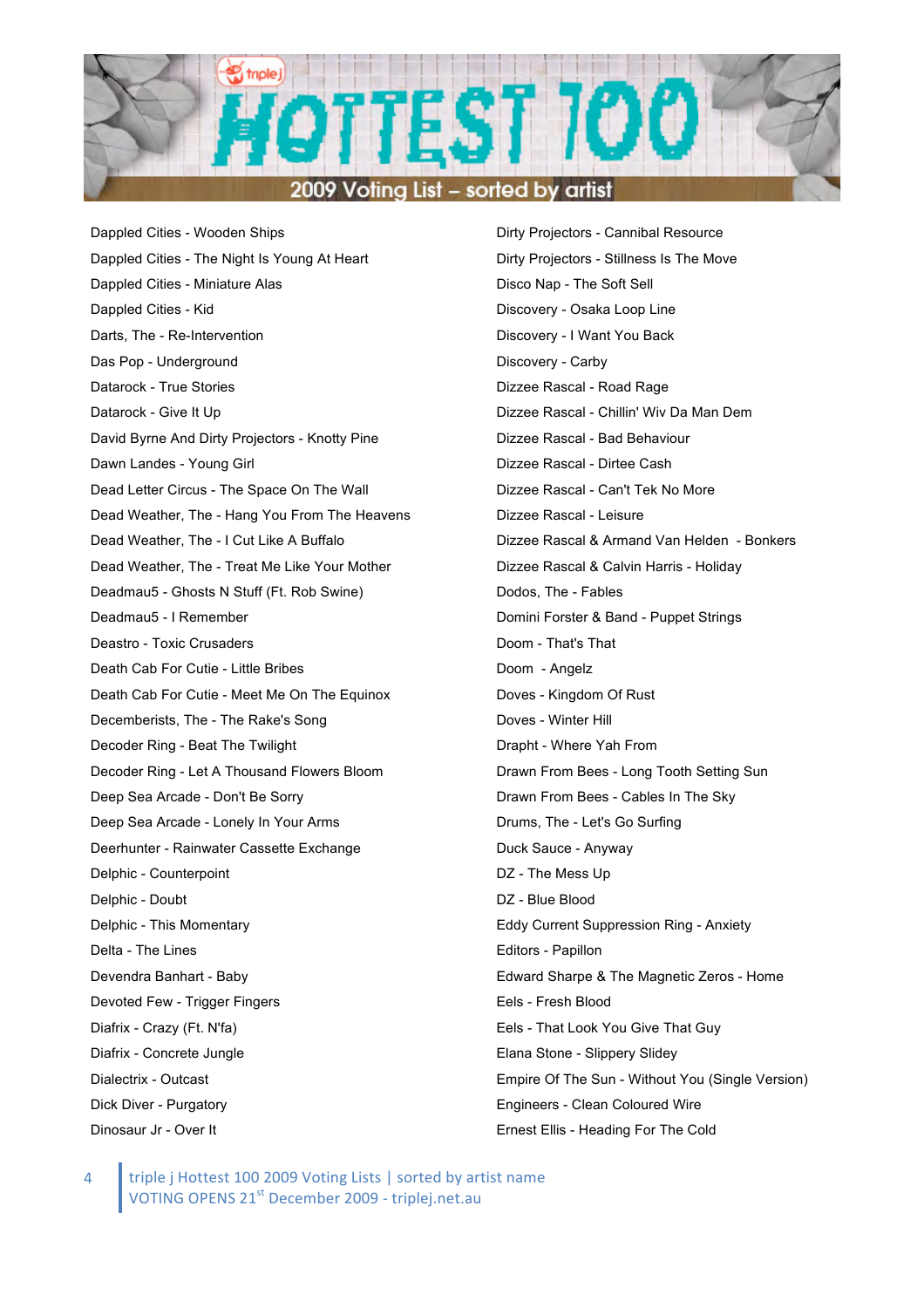

Eskimo Joe - Foreign Land Eskimo Joe - Inshalla Eskimo Joe - Don't Let Me Down Eskimo Joe - Falling For You Eskimo Joe - Your Eyes Eulogies - Two Can Play Every Time I Die - Wanderlust Exploders, The - Royal Neil The Horse Fat Freddy's Drop - Boondigga Faux Pas - Silver Line Fearless Vampire Killers - Alright Now Honey Fearless Vampire Killers - Loaded Gun Felicity Groom & The Black Black Smoke - Treasures Felicity Groom & The Black Black Smoke - 39 Ways To Leave Your Lover Fergus Brown - Hot Kisses, Cold Tiles Fever Ray - If I Had A Heart Fever Ray - When I Grow Up Fever Ray - Dry And Dusty Fever Ray - Seven Fever Ray - Triangle Walks Fiery Furnaces - The End Is Near Fight Like Apes - Jake Summers Filthy Dukes - This Rhythm (Ft. Simon Dust) Fire! Santa Rosa, Fire! - Animal Spirit Guide First Aid Kit - Little Moon Fisherking - Smellin Roses Flaming Lips - Silver Trembling Hands Flaming Lips - Borderline/Can't Get You Out Of My Head (Like A Version) Flaming Lips - Convinced Of The Hex Flaming Lips - The Sparrow Looks Up At The Machine Flight Of The Conchords - Carol Brown Flight Of The Conchords - Hurt Feelings Flight Of The Conchords - Too Many Dicks Florence & The Machine - Dog Days Are Over Florence & The Machine - Kiss With A Fist

Florence & The Machine - Rabbit Heart (Raise It Up) Florence & The Machine - Girl With One Eye Florence & The Machine - Drumming Song Florence & The Machine - Cosmic Love Florence & The Machine - Hurricane Drunk Florence & The Machine - You've Got The Love Four Tet - Love Cry Frank Turner - Reasons To Be An Idiot Franz Ferdinand - Turn It On Franz Ferdinand - No You Girls Franz Ferdinand - Send Him Away Franz Ferdinand - Twilight Omens Franz Ferdinand - Can't Stop Feeling Franz Ferdinand - Dream Again Friendly Fires - In The Hospital Friendly Fires - Strobe Friendly Fires - Lovesick Friendly Fires - Skeleton Boy Friendly Fires - Photobooth Friendly Fires - Kiss Of Life Fuck Buttons - Surf Solar Fumes, The - Who Do You Love Funkoars - Little Did I Know (Ft. Ash Grunwald) Future Of The Left - Arming Eritrea Future Of The Left - The Hope That House Built Galactic Empire - Greenwich Meantime Gallows - The Vulture (Acts I & II) Gallows - London Is The Reason Gin Club, The - Rain Girls - Lust For Life Girls - Hellhole Ratrace Golden Filter, The - Solid Gold Golden Filter, The - Thunderbird Gomez - Airstream Driver Gossip, The - Heavy Cross Gossip, The - Dimestore Diamond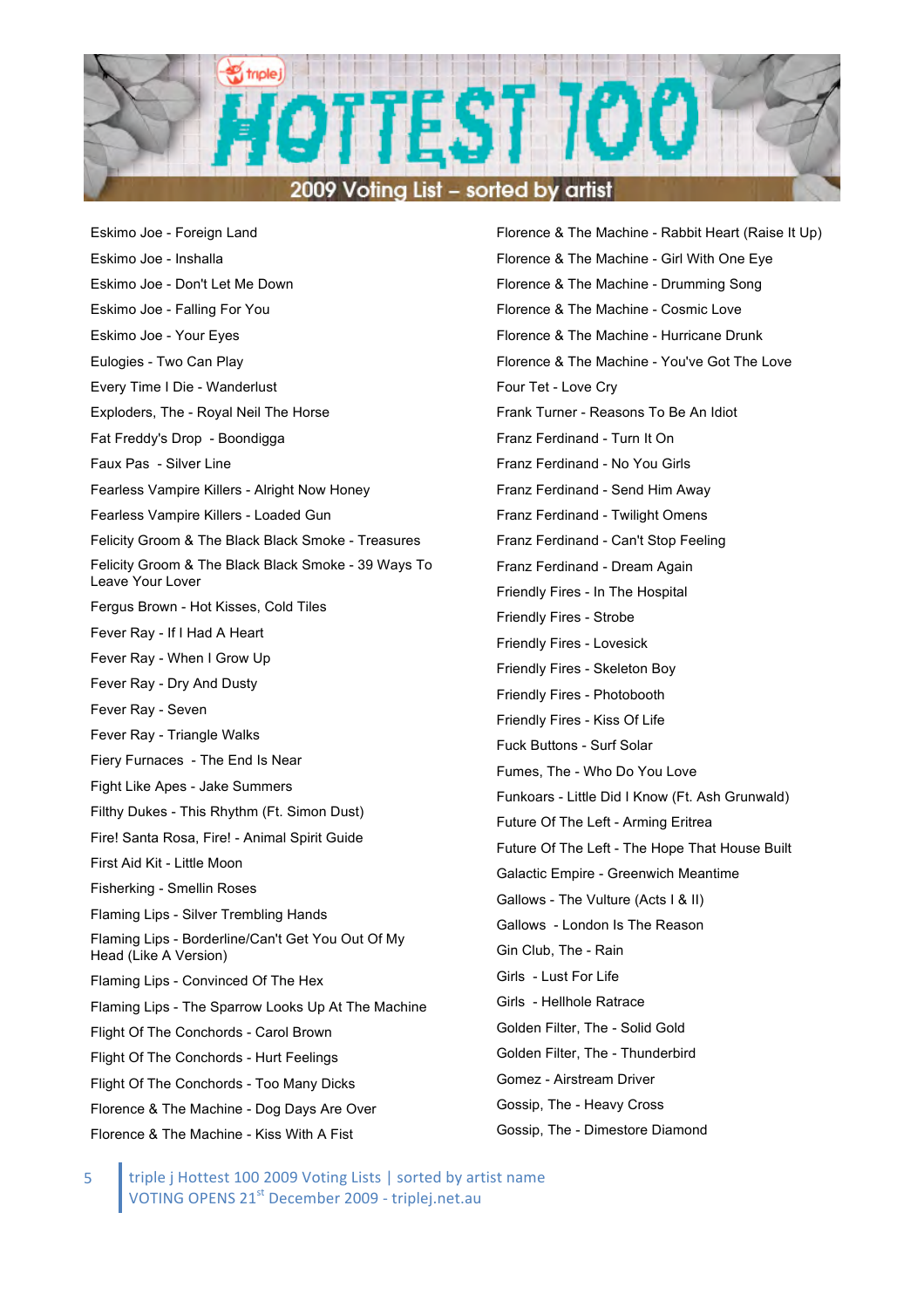

Gossip, The - 8th Wonder Gossip, The - Pop Goes The World Gossip, The - Vertical Rhythm Gossip, The - For Keeps Gossip, The - 2012 Gossip, The - Love And Let Love Gossling - Days Are Over Grand Fatal - Gravity's A Bitch Grand Salvo - Flowers Grinspoon - Comeback Grinspoon - Run Grizzly Bear - Two Weeks Grizzly Bear - Southern Point Grizzly Bear - All We Ask Grizzly Bear - Fine For Now Grizzly Bear - Cheerleader Grizzly Bear - About Face Grizzly Bear - While You Wait For The Others Groove Armada - Warsaw (Ft. Nick Littlemore) Groove Armada - Drop The Tough Groove Armada - I Won't Kneel (Ft. SaintSaviour) Gully Platoon - Coat Of Paint Hacienda - She's Got A Hold On Me Harlequin League - All Your Wars Are Won Harlequin League - Won't Change The World Health - Die Slow {Tobacco Remix} Hilltop Hoods - Chase That Feeling Hilltop Hoods - Super Official Hilltop Hoods - Still Standing Hilltop Hoods - Fifty In Five Hilltop Hoods - The Return Hilltop Hoods - The Light You Burned Hilltop Hoods - Last Confession Hilltop Hoods - Hillatoppa Hilltop Hoods - Classic Example Hives, The - A Christmas Duel (Ft. Cyndi Lauper)

Hockey - Too Fake Hockey - Song Away Holidays, The - Moonlight Hours Holy Ghost! - I Will Come Back Honey Claws - Shout Out Horrors, The - Who Can Say Horrorshow - Nothing To Be Done Horrorshow - The Rain Horrorshow - In My Haze Horrorshow - Itchy Feet Horrorshow - The Show Horrorshow - Truth Be Told Horrorshow - Thoughtcrime (Doin' My Think) Hot Chip - One Life Stand Hovercrafts, The - Texas High Howl - Blackout Howl - I Hear It's Love Howling Bells - Treasure Hunt Howling Bells - It Ain't You Howling Bells - Nightingale Howling Bells - Let's Be Kids Howling Bells - Ms. Bell's Song Howling Bells - Digital Hearts Hungry Kids Of Hungary - Scattered Diamonds Hungry Kids Of Hungary - Let You Down Hungry Kids Of Hungary - Old Money Hurricane Bells - Monsters I Heart Hiroshima - Shakeytown Ian Brown - Stellify Illy - Pictures Illy - Generation Y Illy - Where Is My Mind (Like A Version) Impossible Odds - Laugh It Off Infusion - 2 Player Game Infusion - Try It On Islands - Vapours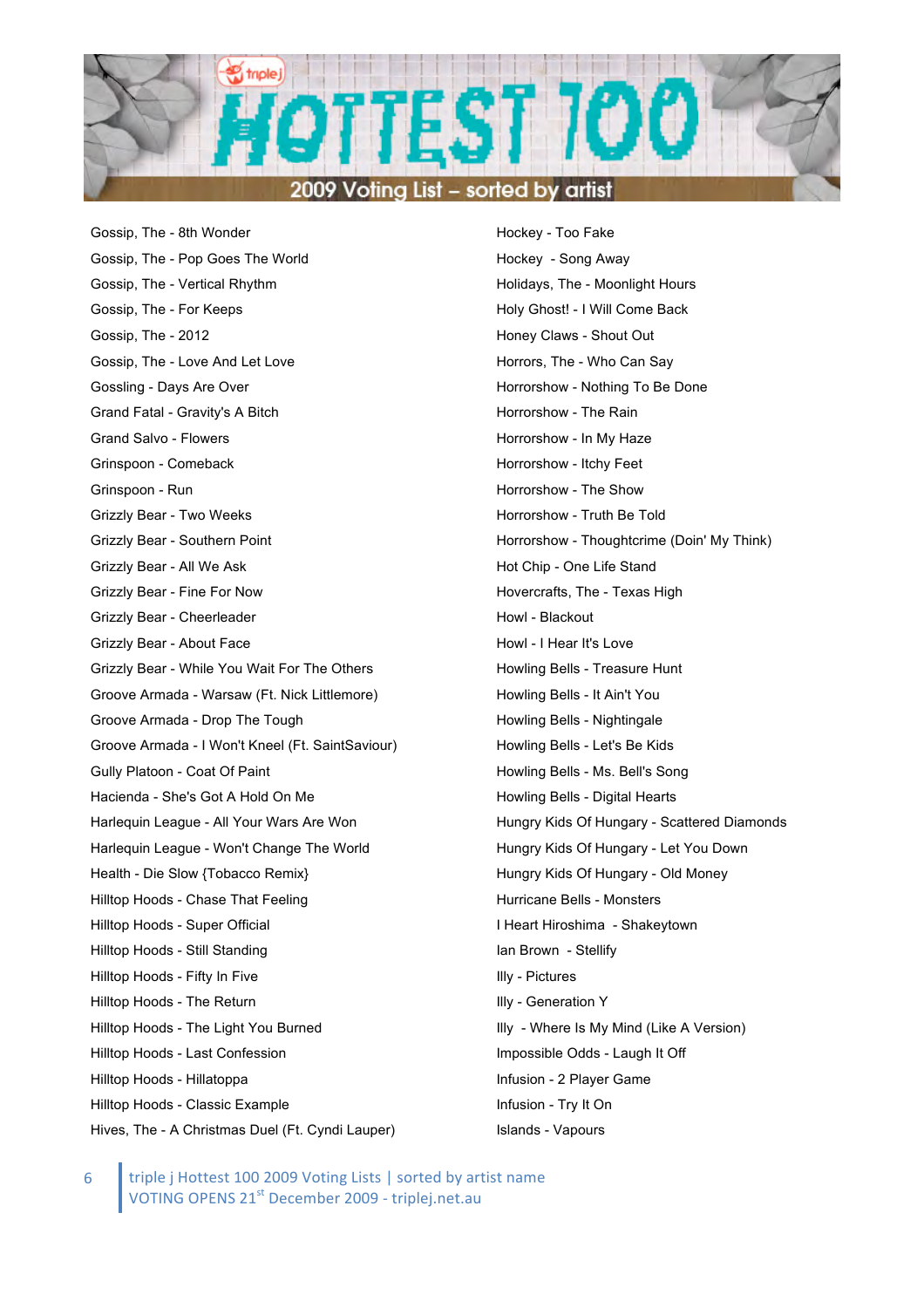

Jack Penate - Tonight's Today Jamie T - Sticks 'N' Stones Jamie T - Chaka Demus Jamie T - Hocus Pocus Jamie T - The Man's Machine Jamie T - Castro Dies Jamie T - Earth, Wind & Fire Jamie T - Emily's Heart Jamie T - 368 Jamie T - Spider's Web Jane's Addiction - Whores {2009 Version} Japandroids - Young Hearts Spark Fire Jay Reatard - It Ain't Gonna Save Me Jay-Z - D.O.A. (Death Of Auto-Tune) Jeffrey Lewis - Roll Bus Roll Jen Cloher And The Endless Sea - Mother's Desk Jesse Rose - Forget My Name (Ft. Hot Chip) Jet - Seventeen Jet - She's A Genius Jez Mead - Sucker Jezabels, The - Hurt Me Joe Neptune - No Time To Grow Up John Butler Trio - One Way Road John Steel Singers - Luxembourg John Steel Singers - Masochist Jon Hopkins - Light Through The Veins Jonathan Boulet - A Community Service Announcement Jonathan Boulet - 321 Ready Or Not Jordie Lane - Fell Into Me Jose Gonzalez And The Books - Cello Song Juan Maclean, The - One Day Juan Maclean, The - Happy House (Cut Copy Remix) Julian Casablancas - 11th Dimension Julian Casablancas - Left & Right In The Dark Julian Casablancas - Out Of The Blue Julian Casablancas - River Of Brakelights

Julian Plenti - Only If You Run Junior Boys - Hazel Karen O And The Kids - All Is Love Karnivool - Set Fire To The Hive Karnivool - Simple Boy Karnivool - Goliath Karnivool - Umbra Karnivool - All I Know Karnivool - The Caudal Lure Karnivool - Illumine Kasabian - Fire Kasabian - Underdog Kasabian - Where Did All The Love Go Kasabian - Fast Fuse Kasabian - Take Aim Kasabian - Vlad The Impaler Kasabian - Ladies And Gentlemen, Roll The Dice Kasabian - Secret Alphabets Kid Cudi - Pursuit Of Happiness Kid Cudi - Enter Galactic (Love Connection Pt. 1) Kid Sam - We're Mostly Made Of Water Kid Sam - Down To The Cemetery Kidda - Under The Sun Kill Teen Angst - Small Town Small Children Killaqueenz - Double Up Killaqueenz - Boyfriend (Dcup Remix) Killers, The - A White Demon Love Song KIM - System Breakdown 09 King Creosote - Coast On By King Khan & The Shrines - Land Of The Freak Kings Of Convenience - Boat Behind Kisschasy - Turnaround Kisschasy - Generation Why Kisschasy - Seizures Kisschasy - Weekend Kisschasy - Let's Get Personal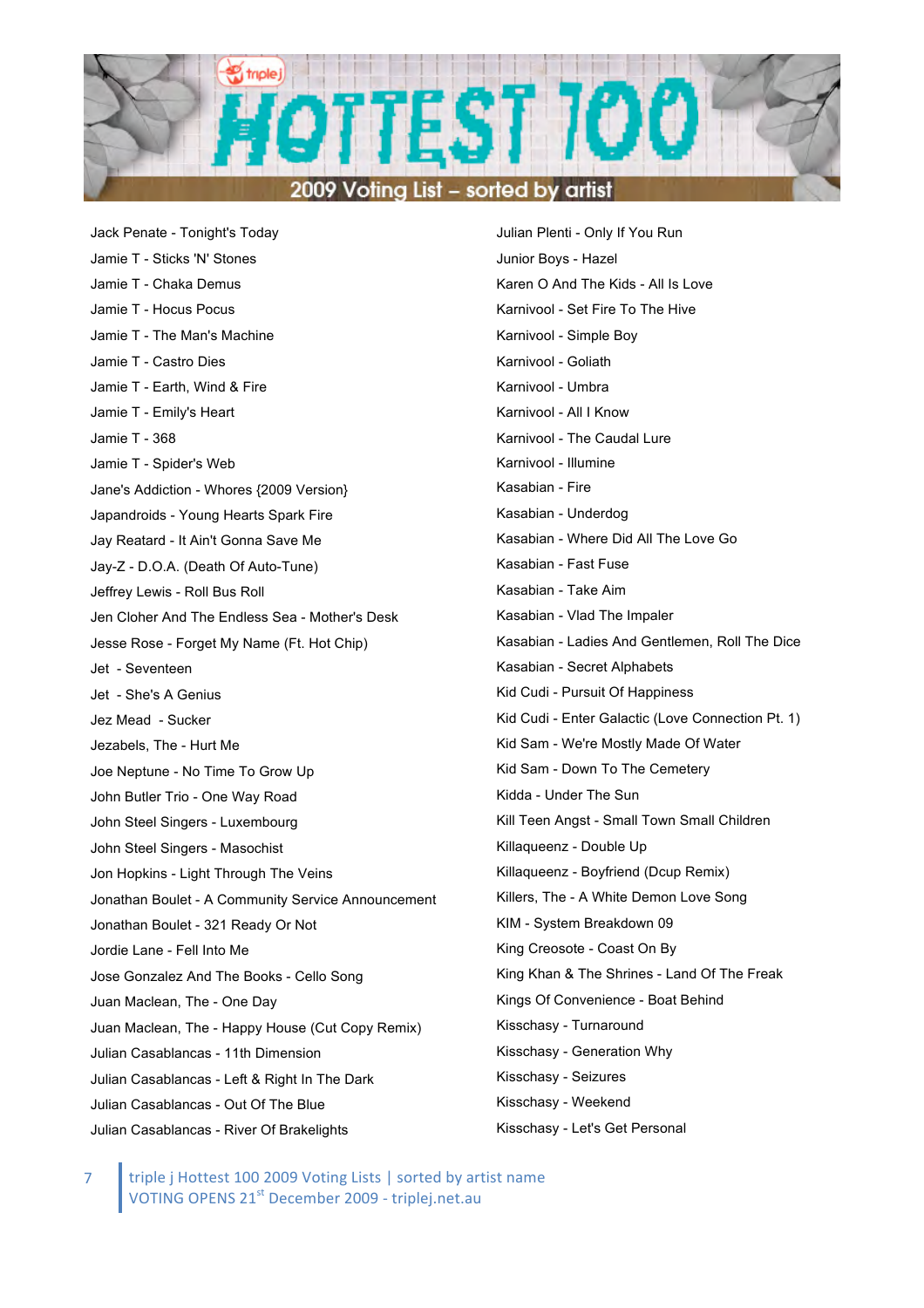

Klaus Hill And Spikey T - Slipstream Knightlife - Crusader K-Os - I Wish I Knew Natalie Portman Kram - Silk Suits La Roux - Quicksand La Roux - In For The Kill La Roux - Tigerlily La Roux - Bulletproof La Roux - Colourless Colour La Roux - I'm Not Your Toy La Roux - Fascination La Roux - Reflections Are Protection Labjacd - Whether You're Right Lady Of The Sunshine - White Rose Parade Lady Sovereign - I Got You Dancing Lady Sovereign - So Human Ladyhawke - Message To My Girl (Like A Version) Laneous & The Family-Yah - Searing Life Last Dinosaurs, The - As Far As You're Concerned Last Kinection, The - P.M.D Laura Imbruglia - When It All Falls Apart Laura Marling - Goodbye England Leader Cheetah - Spirit To The Bone Leader Cheetah - Alibi Leader Cheetah - Dianne Leader Cheetah - The Explorer Leader Cheetah - Fly, Golden Arrow Pt 1 Leroy Lee - Mountain Song Liam Finn And Eliza Jane - Long Way To Go Lily Allen - 22 Lily Allen - Back To The Start Lily Allen - Never Gonna Happen Lily Allen - Not Fair Lily Allen - He Wasn't There Lisa Mitchell - Coin Laundry Lisa Mitchell - So Jealous

Lisa Mitchell - Clean White Love Lisa Mitchell - Oh Hark Lisa Mitchell - Red Wine Lips Lisa Mitchell - Sidekick Lisa Mitchell - Romeo & Juliet (Like A Version) Little Birdy - Brother Little Birdy - Summarize Little Birdy - Hairdo Little Boots - New In Town Local Natives - Camera Talk Los Campesinos - These Are Listed Buildings Lost Valentinos - Serio Lost Valentinos - Thief Lost Valentinos - Midnights Love Of Diagrams - Forever Low Budget - Tailor Made Lupe Fiasco - Shining Down Lykke Li - Let It Fall Lykke Li - Possibility M Ward - Never Had Nobody Like You Maccabees, The - Love You Better Maccabees, The - No Kind Words Magic Dirt - White Boy Major Lazer - Hold The Line Major Lazer - Mary Jane Major Lazer - Pon De Floor Mama Kin - Tore My Heart Out Manchester Orchestra - I've Got Friends Manchester Orchestra - The Only One Maps - I Dream Of Crystal Mariachi El Bronx - I Will Die For U (Like A Version) Mariachi El Bronx - Cell Mates Mars Volta, The - Cotopaxi Massive Attack - Splitting The Atom Mastodon - Divinations Mastodon - Oblivion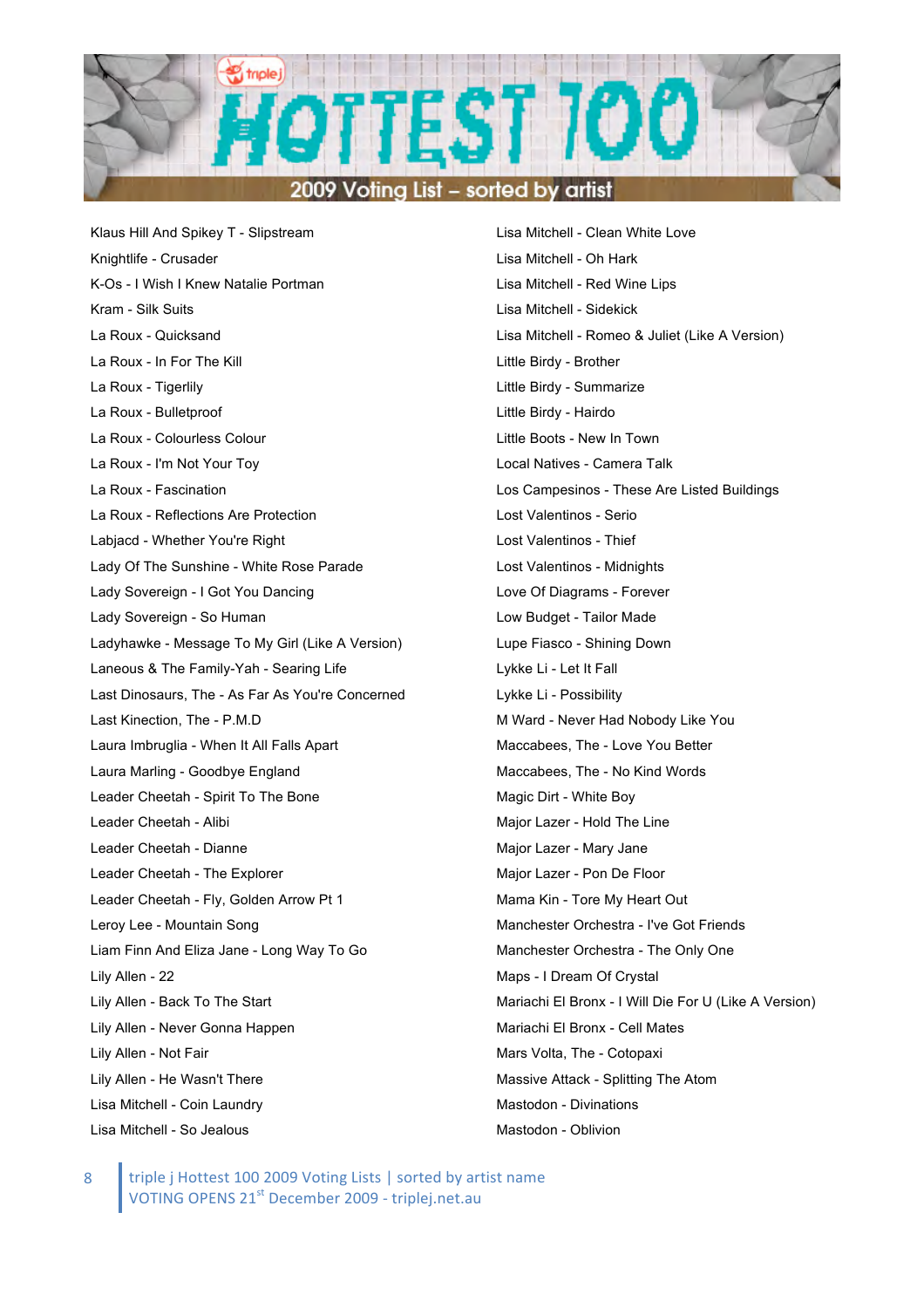

Mastodon - Quintessence Matt & Kim - Daylight Matt Van Schie - Saturday Night Maximo Park - Wraithlike Maximo Park - The Kids Are Sick Again Megastick Fanfare - Musing's Heartthrob Melodics, The - Take Me Away Memory Tapes - Bicycle Mess Hall, The - Bell Mess Hall, The - Tijuana 500 Mess Hall, The - My Villain Mess Hall, The - Bare Mess Hall, The - Marlene Mess Hall, The - New Ornithology Mess Hall, The - The Switch Metric - Sick Muse Metric - Satellite Mind Metric - Gold Guns & Girls Metric - Gimme Sympathy Metric - Front Row Metric - Blindness Mew - Introducing Palace Players Mia Dyson - You And Me Miami Horror - Don't Be On With Her Miami Horror - Sometimes Micachu - Golden Phone Middle East, The - Blood Middle East, The - The Darkest Side Midnight Juggernauts - This New Technology Miike Snow - Animal Moby - Pale Horses Model School, The - This Is Not My Town Modest Mouse - Satellite Skin Mongrel - Hit From The Morning Sun Monsters Of Folk - Say Please Monsters Of Folk - Dear God

Mos Def - Auditorium Mos Def - Life In Marvelous Times Mos Def - Casa Bey Mountain Goats - Genesis 3:23 MPHO - Box N Locks Mr Oizo - Two Takes It (Ft. Carmen Castro) MSTRKRFT - Bounce (Ft. N.O.R.E.) MSTRKRFT - 1000 Cigarettes MSTRKRFT - Heartbreaker Mum Smokes - Left For Dead Mumford & Sons - Sigh No More Mumford & Sons - The Cave Mumford & Sons - Winter Winds Mumford & Sons - Roll Away Your Stone Mumford & Sons - White Blank Page Mumford & Sons - Thistle & Weeds Mumford & Sons - Little Lion Man Muse - United States Of Eurasia Muse - Uprising Muse - Undisclosed Desires Muse - Resistance Muse - Unnatural Selection Muse - I Belong To You Muse - Guiding Light Muse - Mk Ultra Music Vs Physics - All The Pretty Little Horses My Chemical Romance - Desolation Row N.A.S.A - There's A Party (Ft. George Clinton/Chali 2Na) N.A.S.A - Gifted (Ft. Kanye West/Lykke Li) N.A.S.A - Spacious Thoughts (Ft. Tom Waits & Kool Keith) N.A.S.A - Way Down (Ft. RZA) N.E.R.D. - Sooner Or Later (Single Version) Nation Blue, The - I See Colours National, The - So Far Around The Bend Neon Indian - Deadbeat Summer New Found Glory - Listen To Your Friends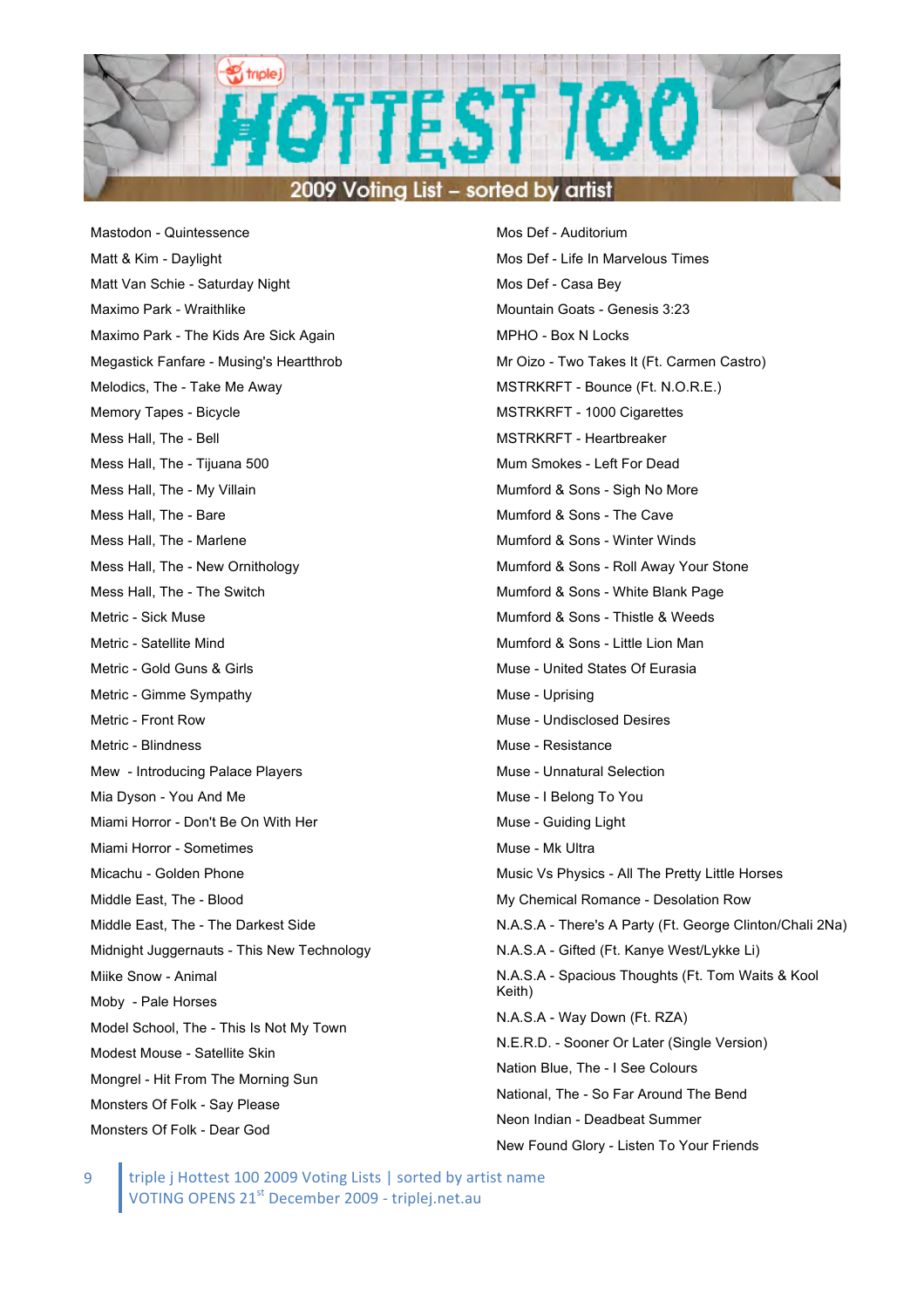

Nick Thayer - The Morning Sun (Ft. Charles Jenkins) No Through Road - Party To Survive Noah & The Whale - Blue Skies NOFX - Blasphemy (The Victimless Crime) NOFX - Creeping Out Sara Novocaines, The - Cup Of Coffee Novocaines, The - Lazy Hoof Numbers Radio - Boring Numbers Radio - Automatic Official Secrets Act - The Girl From The BBC Oh Mercy - Lay Everything On Me Oh Mercy - Get You Back Oh Mercy - Broken Ears OK Go - WTF? Omni Anti - Blackbird Pains Of Being Pure At Heart, The - Come Saturday Pains Of Being Pure At Heart, The - Higher Than The Sun Papa Vs Pretty - Piper Paper Scissors, The - Howl Paper Scissors, The - T-T-Time Parades - Dead Nationale Parallel Lions - Separated Passion Pit - The Reeling Passion Pit - Sleepyhead Passion Pit - Little Secrets Passion Pit - Moth's Wings Passion Pit - Eyes As Candles Passion Pit - Swimming In The Flood Passion Pit - Let Your Love Grow Tall Passion Pit - Make Light Patrick Watson - Big Bird In A Small Cage Patrick Wolf - Hard Times Paul Dempsey - Out The Airlock Paul Dempsey - Ramona Was A Waitress Paul Dempsey - Bats Paul Dempsey - Fast Friends

Paul Dempsey - Theme From Nice Guy Paul Dempsey - Have You Fallen Out Of Love Paul Dempsey - The Great Optimist Paul Dempsey - Bird In A Basement Peaches - Talk To Me Peaches - I Feel Cream Peaches - Mommy Complex Peaches - Billionaire Peaches - Lose You Peter Bjorn & John - It Don't Move Me Peter Bjorn & John - Lay It Down Peter Doherty - The Last Of The English Roses Phantom Band, The - Folk Song Oblivion Phenomenal Handclap Band, The - 15 To 20 Philadelphia Grand Jury - Ready To Roll Philadelphia Grand Jury - I'm Going To Kill You Philadelphia Grand Jury - The Good News Philadelphia Grand Jury - When Your Boyfriend Comes Back To Town Philadelphia Grand Jury - Wet Winter Holiday Philadelphia Grand Jury - Phillip's Not In Love With You Philadelphia Grand Jury - Growing Up Alone Philadelphia Grand Jury - The New Neil Young Philadelphia Grand Jury - I Don't Want To Party (Party) Phoenix - 1901 Phoenix - Lisztomania Phoenix - Fences Phoenix - Lasso Phoenix - Rome Phoenix - Girlfriend Phoenix - Armistice Phrase - Spaceship Phrase - Back To The Street Phrase - All Good Phrase - Burn It Down (Ft. Mak White) Phrase - Paradise (Ft. Jackson Jackson) Phrase - Surrender (Ft. Illy)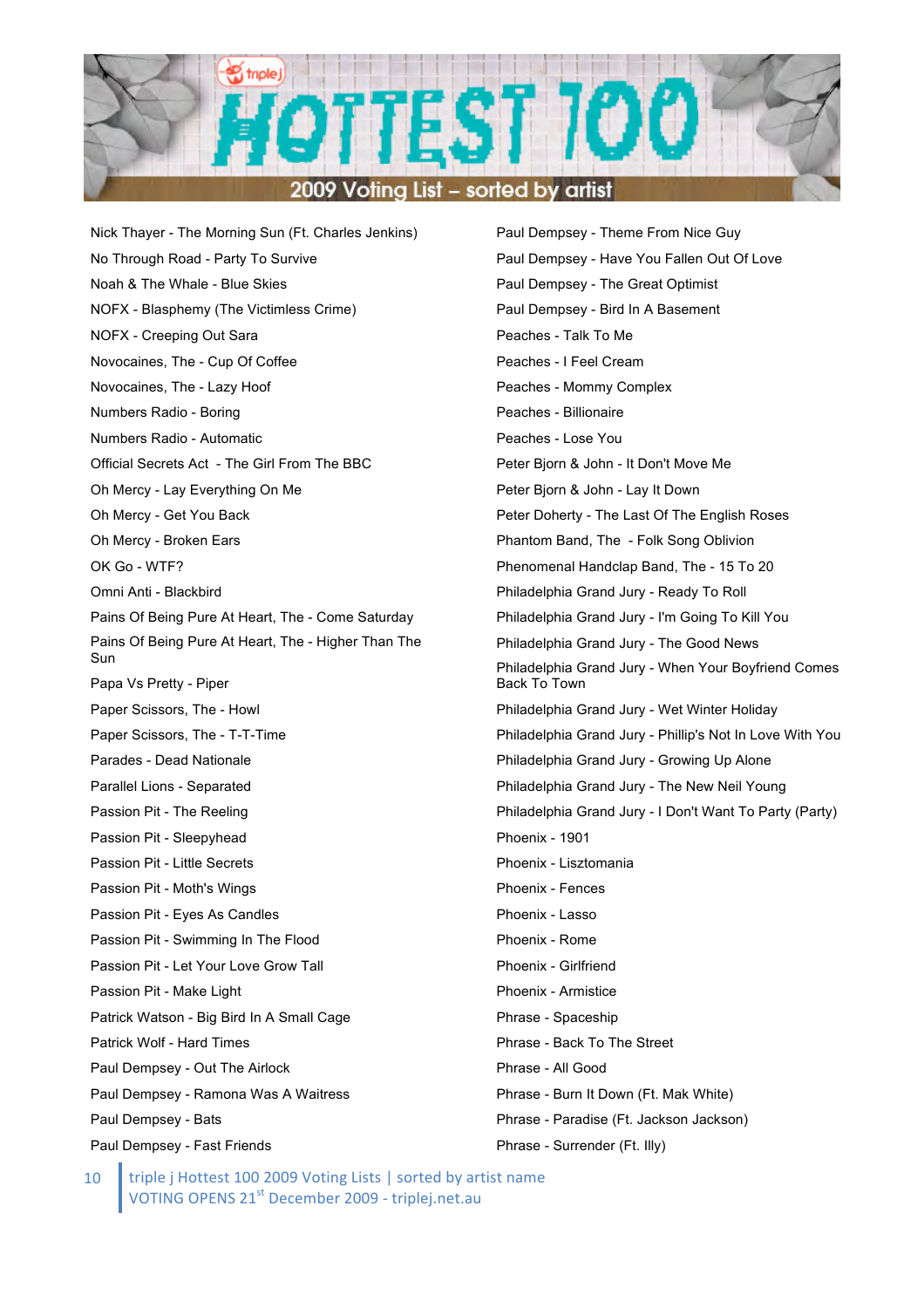

Phrase - Push Up Phrase - Persistence (Ft. Bliss N Eso) PJ Harvey And John Parish - Black Hearted Love Placebo - Battle For The Sun Placebo - For What It's Worth Placebo - Kitty Litter Placebo - Ashtray Heart Placebo - Bright Lights Plants And Animals - Bye Bye Bye Pocket 808 - Ghostship (Ft. Nathan Hudson) Polo Club - Killer On The Loose Port O'Brien - My Will Is Good Powderfinger - All Of The Dreamers Powderfinger - A Fight About Money Powderfinger - Jewel Powderfinger - Iberian Dream Pretty & Nice - Nuts & Bolts Prodigy, The - Omen Prodigy, The - Thunder Prodigy, The - Colours Prodigy, The - Run With The Wolves Prodigy, The - World's On Fire Prodigy, The - Piranha Prodigy, The - Stand Up Prodigy, The - Warrior's Dance Public Opinion Afro Orchestra, The - Future Africa Public Opinion Afro Orchestra, The - Two Sides Of The Truth (Ft. MC Tumi) Q-Bik - My House Q-Tip - Won't Trade Radiohead - Harry Patch (In Memory Of) Radiohead - These Are My Twisted Words Raekwon - New Wu (Ft. Method Man & Ghostface Killah) Rain Machine - Give Blood Rakes, The - 1989 Rancid - Skull City

Rancid - Last One To Die Record Producer - Good News Red Eyes, The - High Place Red Riders - Ordinary Red Riders - You've Got A Lot Of Nerve Red Riders - Feels Like Grace Regina Spektor - The Calculation Regina Spektor - Eet Regina Spektor - Folding Chair Regina Spektor - Machine Regina Spektor - Dance Anthem Of The 80's Regina Spektor - Blue Lips Regina Spektor - Laughing With Regular John - The Lonely Sky Regular John - Panic Regular John - Abattoir Noir Regular John - Transmitter Regular John - We Spell Love Regular John - Final Solution Regular John - Sister Sister Regular John - Language Reverend And The Makers - Silence Is Talking Riceboy Sleeps - Happiness Richard In Your Mind - Make It Chill Roisin Murphy - Orally Fixated Ronson Hangup, The - Sally Melo Rowland S. Howard - Pop Crimes Royal Chant - Somedays Royal Chant - Coughing Fits Royal Treatment Plant - Undercurrent Royksopp - Miss It So Much (Ft. Lykke Li) Royksopp - Happy Up Here Royksopp - The Girl And The Robot (Ft. Robyn) Royksopp - Vision One (Ft. Anneli Drekker) Royksopp - This Must Be It (Ft. Karin Dreijer Andersson) Royksopp - Tricky Tricky (Ft. Karin Dreijer Andersson)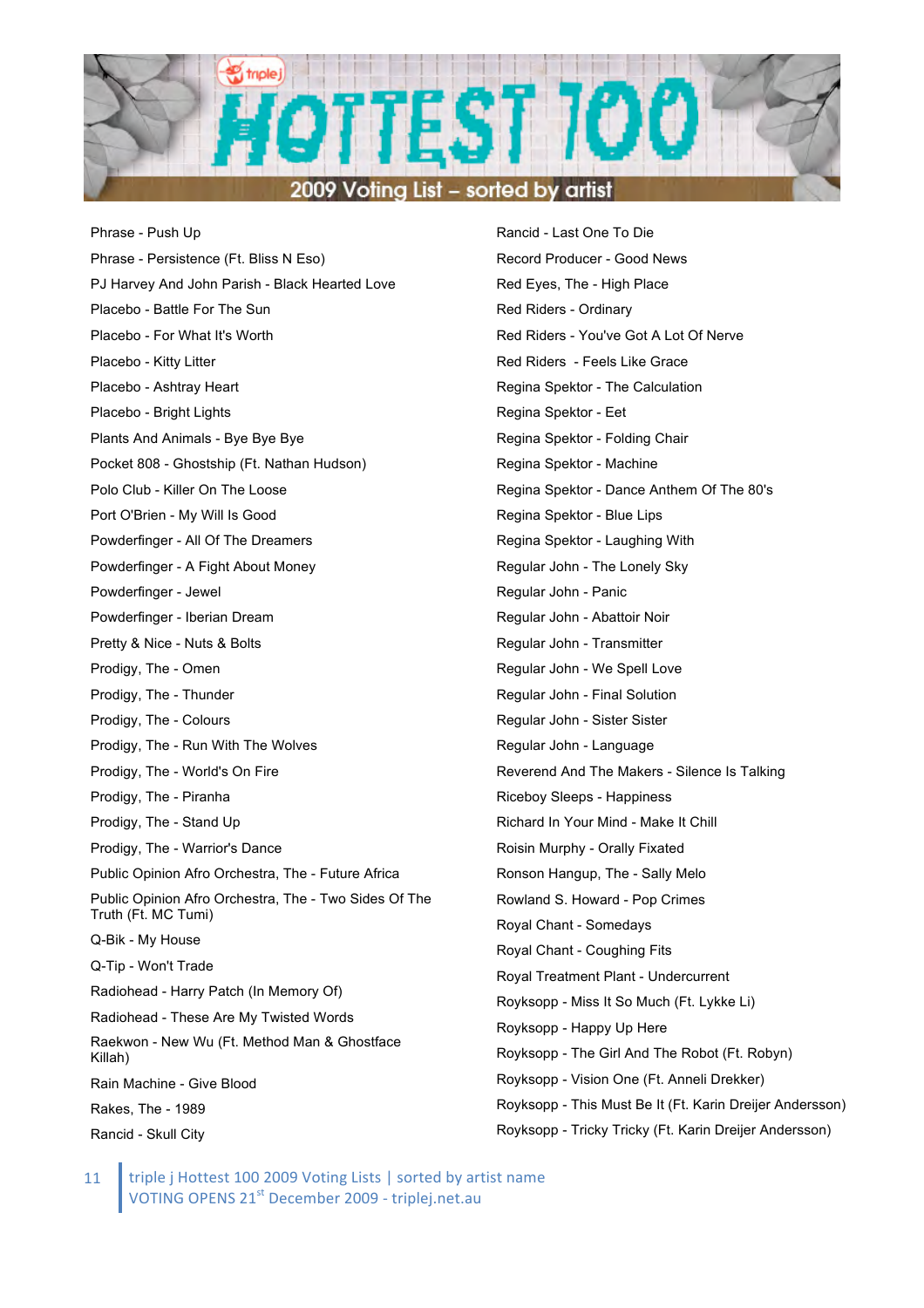

Royksopp - You Don't Have A Clue (Ft. Anneli Drekker) Ryskee - Leave Me Amor Sailmaker - Branches Sally Seltmann - Harmony To My Heartbeat Salmonella Dub - Freak Local Salmonella Dub - Walk Into Your Mind Sam La More - I Wish It Could Last Sarah Blasko - All I Want Sarah Blasko - No Turning Back Sarah Blasko - Bird On A Wire Sarah Blasko - Hold On My Heart Sarah Blasko - We Won't Run Sarah Blasko - Sleeper Awake Sarah Blasko - Lost And Defeated Sarah Blasko - I Never Knew Scare, The - No Money Scare, The - Could Be Bad Scare, The - She Can't Say No School Of Seven Bells - Half Asleep Scotch Of Saint James, The - Blue Plastic Spoon Sea Wolf - Wicked Blood Seabellies, The - Orange X Seekae - Void Seth Sentry - The Waitress Song Seth Sentry - Simple Game Settle - Affinity For My Hometown Shady Lane - Absolute Truth Shady Lane - Ouch My Head Sharon Jones And The Dapkins - Inspiration Information Shazam - Pool Party Sherlock's Daughter - Kids Ships Piano - Creep Magnet Shockone - Polygon (Ft. Reija Lee) Shockone And Phetsta - Cyclones Shockone And Phetsta - The Sun 2009 Sia - Buttons {CSS Remix}

Sia - You've Changed Sidney Samson - Riverside Silversun Pickups - Panic Switch Silversun Pickups - There's No Secrets This Year Silversun Pickups - The Royal We Silversun Pickups - Growing Old Is Getting Old Silversun Pickups - It's Nice To Know You Work Alone Silversun Pickups - Substitution Silversun Pickups - Catch And Release Simian Mobile Disco - Audacity Of Huge (Ft. Chris Keating) Simian Mobile Disco - Cream Dream (Ft. Gruff Rhys) Simian Mobile Disco - 10,000 Horses Can't Be Wrong Simian Mobile Disco - Cruel Intentions (Ft. Beth Ditto) Simian Mobile Disco - Off The Map (Ft. Jamie Lidell) Simian Mobile Disco - Synthesise Simian Mobile Disco - Bad Blood (Ft. Alexis Taylor) Simian Mobile Disco - Turn Up The Dial (Ft. Young Fathers) Skryptcha - Food For Thought Sneaky Weasel Gang - Visionary Snob Scrilla - Heartbreak Scorsese Something With Numbers - Sex On Fire/Hits From The Bong (Like A Version) Songs - Different Light Sonic Youth - Sacred Trickster Space Invadas - Original Space Invadas - Life Special Patrol - Right On Special Patrol - New Year's Eve Spinnerette - All Babes Are Wolves Spoon - Written In Reverse St. Helens - How To Choose Your Guru, Pt 2 St. Helens - Coffin Scratch St. Vincent - Actor Out Of Work St. Vincent - The Strangers Steve Aoki - I'm In The House Street Sweeper Social Club - Clap For The Killers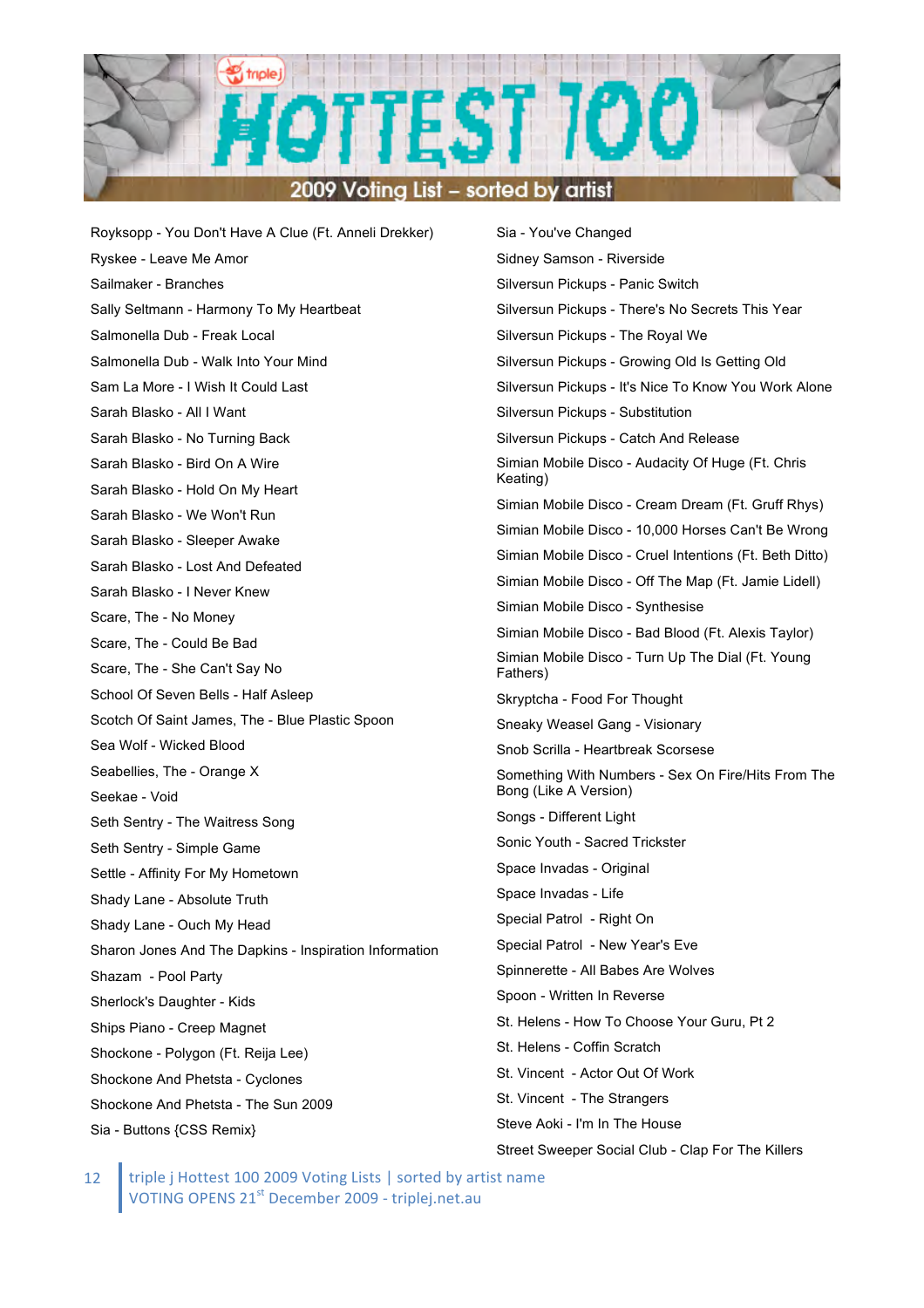

Stuart Murdoch - Another Saturday Subaudible Hum - Our Last Stand Sugar Army - Acute Sugar Army - Tongues In Cheeks Sugar Army - No Need For Lovers Super Furry Animals - The Very Best Of Neil Diamond Swiss, The - Bubble Bath Taking Back Sunday - Sink Into Me Talons - Keys & Codes Tame Impala - Skeleton Tiger Tame Impala - Sundown Syndrome Tame Impala - Remember Me Ted & Francis - Erland Teeth & Tongue - Sad Sun Tegan And Sara - Hell Tegan And Sara - Don't Rush Tegan And Sara - On Directing Tegan And Sara - Northshore Tegan And Sara - Alligator Telekinesis - Coast Of Carolina Temper Trap, The - Science Of Fear Temper Trap, The - Fader Temper Trap, The - Down River Temper Trap, The - Love Lost Them Crooked Vultures - New Fang Them Crooked Vultures - Mind Eraser, No Chaser Them Crooked Vultures - No One Loves Me & Neither Do I Them Crooked Vultures - Dead End Friends Them Crooked Vultures - Reptiles Them Crooked Vultures - Elephants Them Crooked Vultures - Scumbag Blues Them Crooked Vultures - Caligulove Thermals, The - Now We Can See Thom Yorke - Hearing Damage Throw Me The Statue - Waving At The Shore Thundamentals - Move It Up

Thundamentals - The Mash Tiga - Beep Beep Beep Tiki Taane - Our Favourite Target Tiki Taane - Use Somebody (Like A Version) Tim & Jean - Come Around Tom Ugly - Bad With Love Tom Ugly - All I Wanna Know Tortoise - Prepare Your Coffin Trail Of Dead - Isis Unveiled Traps - The Memento Trigger Jackets - Sugarcoat True Live - Look To The Skies Tucker B's - Mothers Tucker B's - Bear Two Door Cinema Club - Something Good Can Work Two Door Cinema Club - I Can Talk Two Fresh - Too Fresh Umpire - Streamers Unkle Ho - Kindergarten Urthboy - Hellsong Urthboy - Ready To Go Urthboy - Shruggin Urthboy - London Calling (Like A Version) Used, The - Blood On My Hands Vampire Weekend - Horchata Vampire Weekend - Cousins Vasco Era, The - For No One Vasco Era, The - I Am The Chosen Vessel Veils, The - The Letter Very Best, The - Warm Heart Of Africa Veto - Built To Fail View, The - Shock Horror Villains Of Wilhelm - Angelina Vivian Girls - Where Do You Run To Volcano Choir - Island, Is Washed Out - Feel It All Around